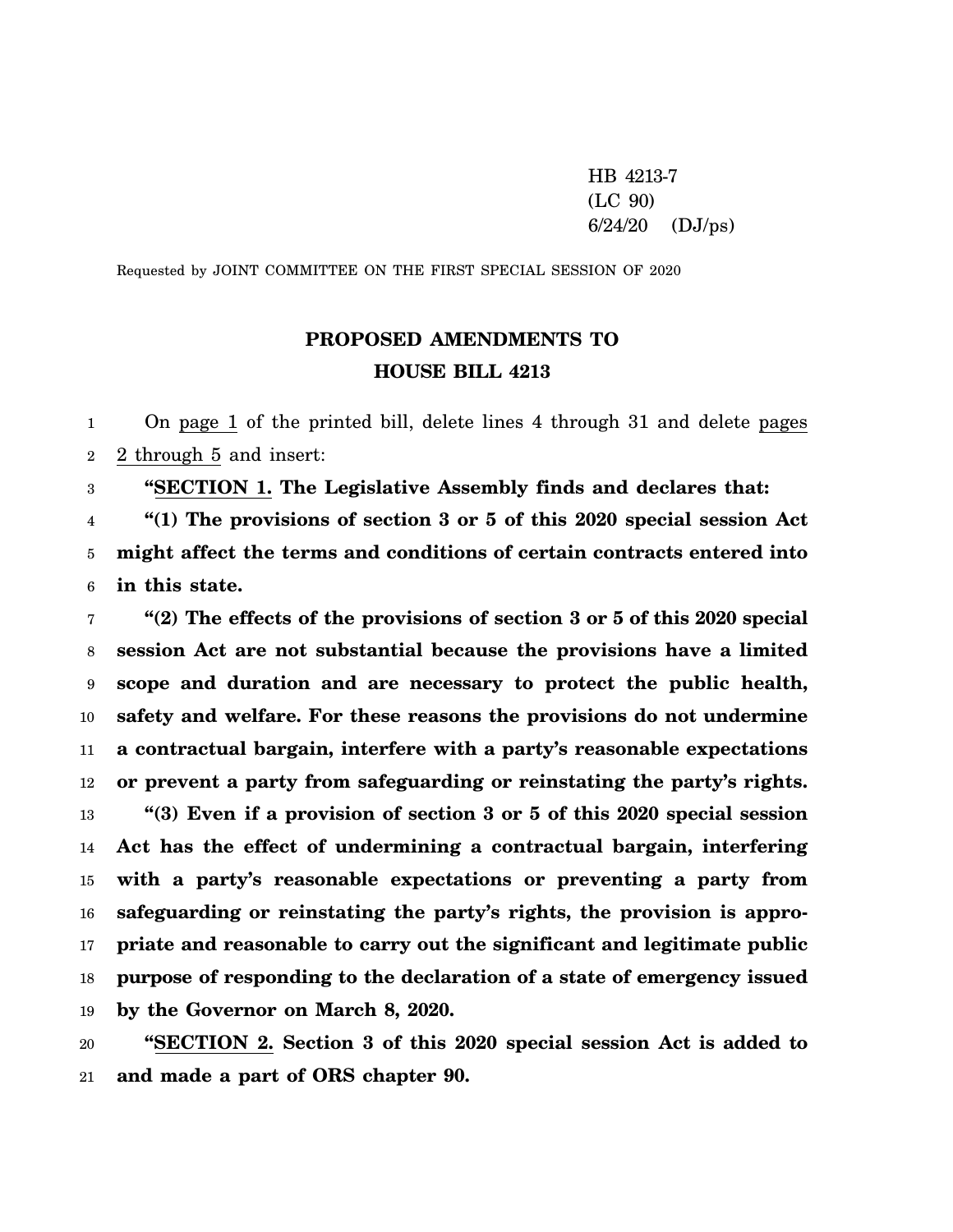1 **"SECTION 3. (1) As used in this section:**

2 3 **"(a) 'Emergency period' means the period beginning on April 1, 2020, and ending on September 30, 2020.**

4 5 6 7 8 **"(b) 'Nonpayment' means the nonpayment of a payment that becomes due during the emergency period to a landlord, including a payment of rent, late charges, utility or service charges or any other charge or fee as described in the rental agreement or ORS 90.140, 90.302, 90.315, 90.392, 90.394, 90.560 to 90.584 or 90.630.**

9 10 **"(c) 'Nonpayment balance' includes all or a part of the net total amount of all items of nonpayment by a tenant.**

11 12 13 **"(2) During and after the emergency period and notwithstanding this chapter or ORS 105.105 to 105.168, a landlord may not, and may not threaten to:**

14 15 **"(a) Deliver a notice of termination of a rental agreement based on a tenant's nonpayment balance;**

16 17 18 **"(b) Initiate or continue an action under ORS 105.110 to take possession of a dwelling unit based on a notice of termination for nonpayment delivered on or after April 1, 2020;**

19 20 **"(c) Take any action that would interfere with a tenant's possession or use of a dwelling unit based on a tenant's nonpayment balance;**

21 22 **"(d) Assess a late fee or any other penalty on a tenant's nonpayment; or**

23 24 **"(e) Report a tenant's nonpayment balance as delinquent to any consumer credit reporting agency.**

25 26 27 28 **"(3) Notwithstanding ORS 90.220 (9), before applying payments received from a tenant or on behalf of a tenant to a tenant's nonpayment balance, a landlord shall first apply the payments, in the following order, to:**

29 **"(a) Rent for the current rental period;**

30 **"(b) Utility or service charges;**

 HB 4213-7 6/24/20 Proposed Amendments to HB 4213 Page 2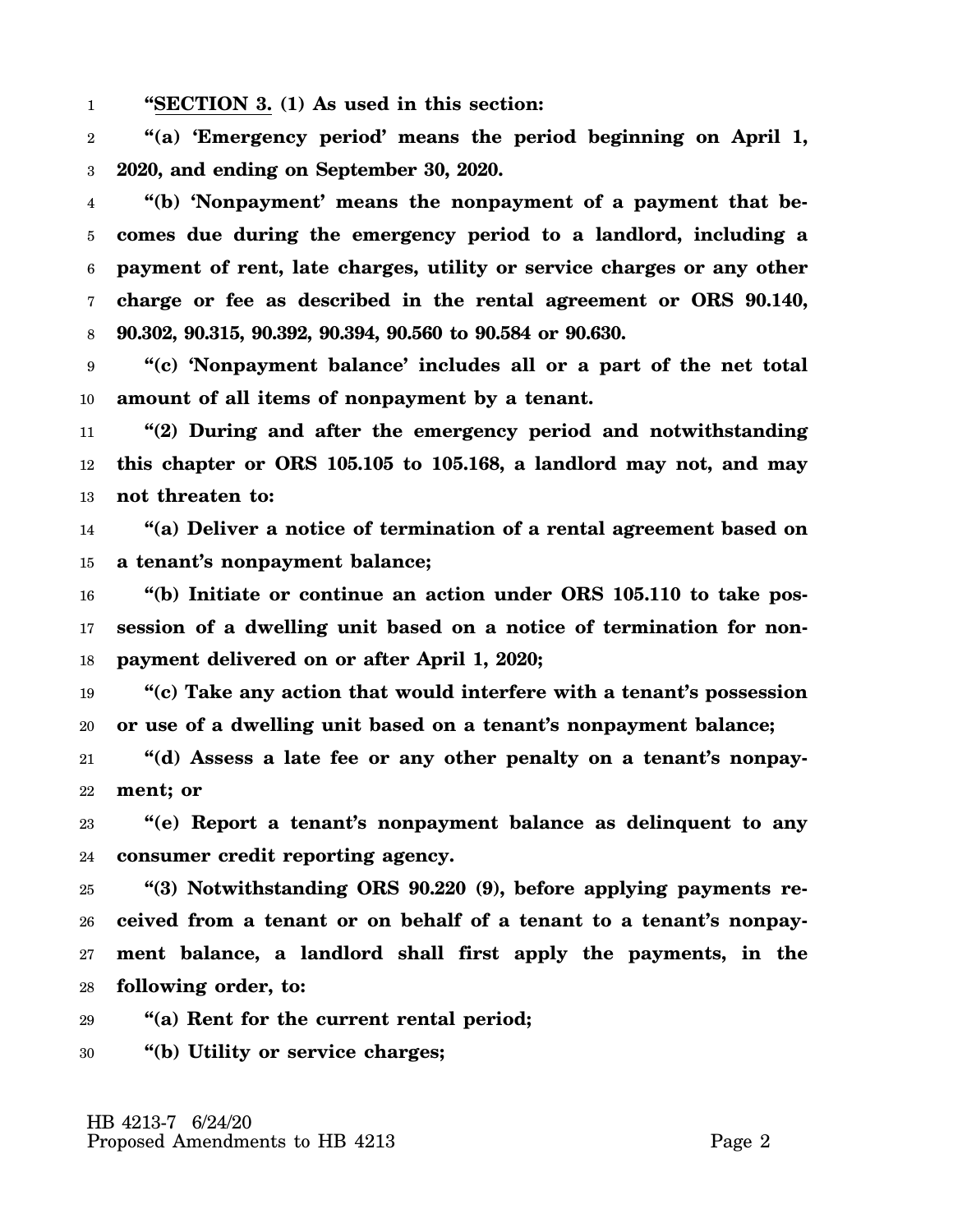1 **"(c) Late rent payment charges; and**

2 3 4 **"(d) Fees or charges owed by the tenant under ORS 90.302 or other fees or charges related to damage claims or other claims against the tenant.**

5 6 7 8 **"(4) During the emergency period, a landlord may provide a written notice to a tenant stating that the tenant continues to owe any rent due. The notice must also include a statement that eviction for nonpayment is not allowed before September 30, 2020.**

9 10 11 12 13 **"(5) During the emergency period, a landlord may not deliver a termination notice under ORS 90.427 (3)(b) or (c)(B), (4)(b) or (c), (5) or (8)(a)(B) or (b)(B) and may not file an eviction action under ORS 105.110 for a notice given by a landlord under ORS 90.427 (3)(b) or**  $(c)(B)$ ,  $(4)(b)$  or  $(c)$ ,  $(5)$  or  $(8)(a)(B)$  or  $(b)(B)$ .

14 15 16 **"(6) Following the emergency period, a tenant with an outstanding nonpayment balance has a six-month grace period that ends on March 31, 2021, to pay the outstanding nonpayment balance.**

17 18 **"(7) Following the emergency period, a landlord may deliver a written notice to a tenant that substantially states:**

19 **"(a) The date that the emergency period ended;**

20 21 22 **"(b) That if rents and other payments that come due after the emergency period are not timely paid, the landlord may terminate the tenancy;**

23 24 **"(c) That the nonpayment balance that accrued during the emergency period is still due and must be paid;**

25 26 **"(d) That the tenant will not owe a late charge for the nonpayment balance;**

27 28 **"(e) That the tenant is entitled to a six-month grace period to repay the nonpayment balance that ends on March 31, 2021;**

29 30 **"(f) That within a specified date stated in the notice given under this subsection that is no earlier than 14 days following the delivery**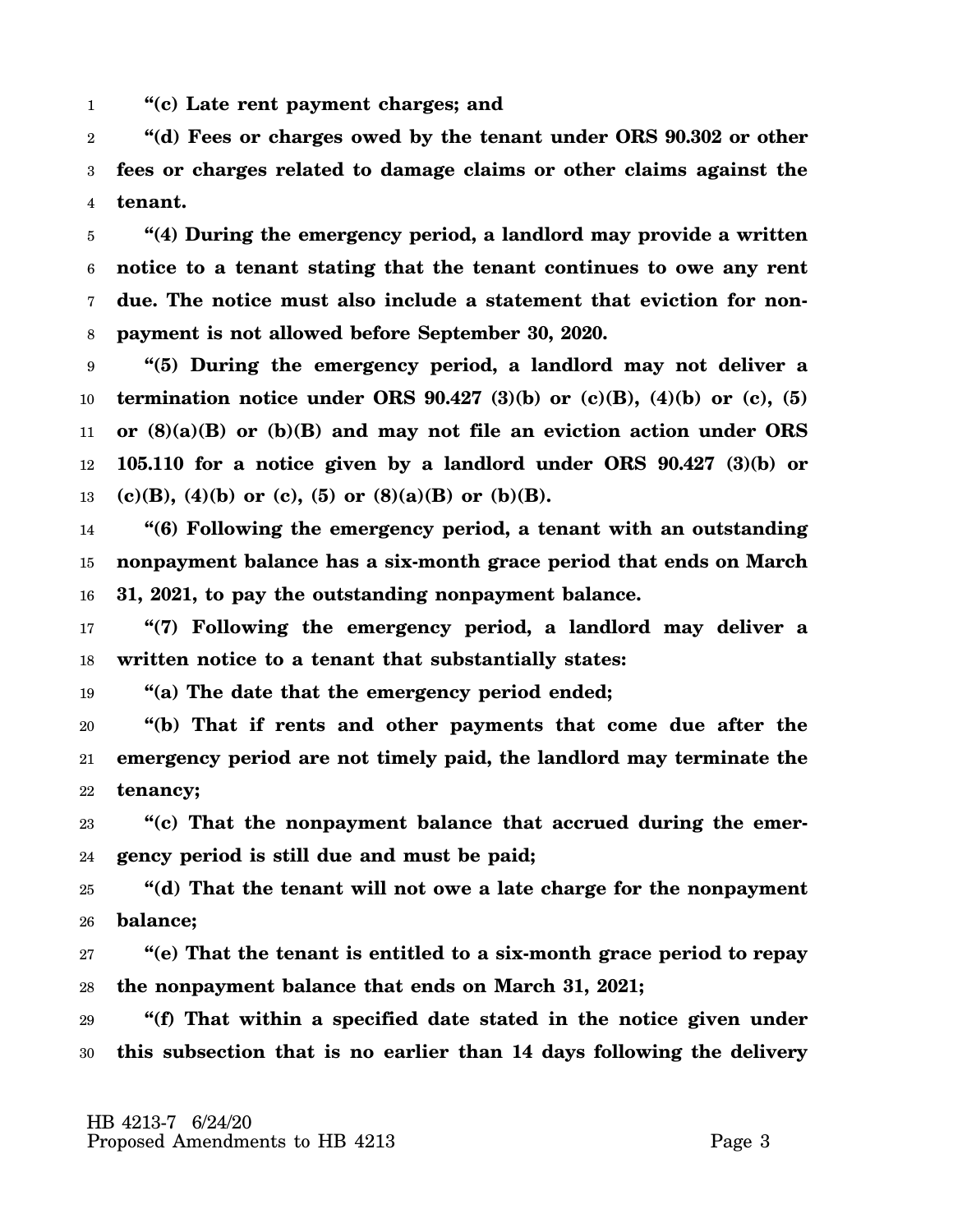1 2 3 4 **of the notice, the tenant must pay the nonpayment balance or notify the landlord that the tenant intends to pay the nonpayment balance by the end of the six-month grace period described in subsection (6) of this section;**

5 6 7 8 9 10 **"(g) That failure of a tenant to give notice to the landlord of utilization of the grace period described in subsection (6) of this section may result in a penalty described in subsection (10) of this section; and "(h) That rents and other charges or fees that come due after the emergency period must be paid as usual or the landlord may terminate the tenancy under ORS 90.392, 90.394 or 90.630.**

11 12 13 14 15 16 **"(8)(a) If a landlord gives a notice as described in subsection (7) of this section, a tenant who has an outstanding nonpayment balance as of the date listed on the landlord's notice as described in subsection (7)(f) of this section must notify the landlord of the tenant's intention to use the grace period described in subsection (6) of this section to pay the nonpayment balance.**

17 18 19 20 **"(b) The tenant's notice under this subsection must be actual notice described in ORS 90.150 or notice given by electronic means, and must be given to the landlord by the date given in the landlord's notice as described in subsection (7)(f) of this section.**

21 22 23 24 **"(9) The landlord's notice described in subsection (7) of this section may offer an alternate voluntary payment plan for payment of the nonpayment balance, but the notice must state that the alternate payment plan is voluntary.**

25 26 27 **"(10) A tenant's failure to give the notice required by subsection (8) of this section to a landlord entitles the landlord to recover damages equal to 50 percent of one month's rent following the grace period.**

28 29 30 **"(11) If a landlord violates this section, a tenant may obtain injunctive relief to recover possession or address any other violation of this section and may recover from the landlord an amount up to**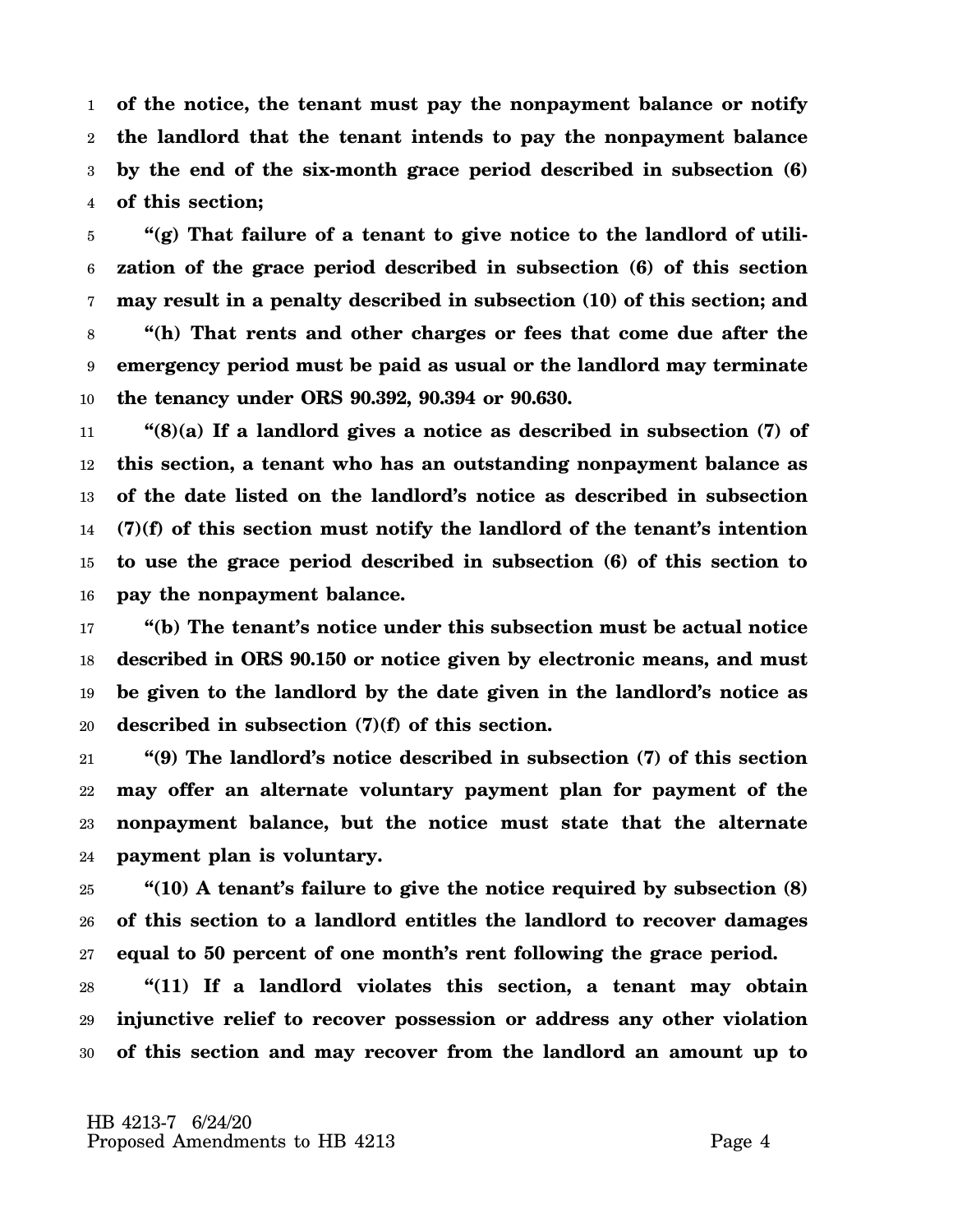1 **three month's periodic rent plus any actual damages.**

2 3 **"(12) ORS 90.412 does not apply to a landlord that accepts a partial rent payment.**

4 5 6 **"(13) If the first year of occupancy would end during the emergency period, for the purposes of ORS 90.427, the 'first year of occupancy' means a period lasting until 30 days following the emergency period.**

7 8 **"SECTION 4. Section 3 of this 2020 special session Act is repealed on March 31, 2021.**

9 **"SECTION 5. (1) As used in this section:**

10 11 **"(a) 'Emergency period' means the period beginning on April 1, 2020, and ending on September 30, 2020.**

12 13 14 15 **"(b) 'Landlord' means the owner, lessor or sublessor of a rental unit or the building or premises of which the rental unit is a part, or a person who is authorized by the owner, lessor or sublessor to manage the premises or to enter into a rental agreement.**

16 17 18 19 **"(c) 'Nonpayment' includes the nonpayment of rent, late charges, utility charges or any other service charge or fee, as described in the rental agreement or ORS 91.090, 91.210 or 91.220, during the emergency period.**

20 21 **"(d) 'Nonpayment balance' includes all or a part of the net total amount of all items of nonpayment by a tenant.**

22 23 **"(e) 'Rental unit' means a structure or part of a structure for use as a commercial space by a tenant.**

24 25 **"(f) 'Tenant' means an individual or organization entitled under a rental agreement to occupy a rental unit to the exclusion of others.**

26 27 28 **"(2) During and after the emergency period and notwithstanding ORS chapter 91 and ORS 105.105 to 105.168, a landlord may not, and may not threaten to:**

29 30 **"(a) Deliver a notice terminating a rental agreement for a rental unit based on a tenant's nonpayment;**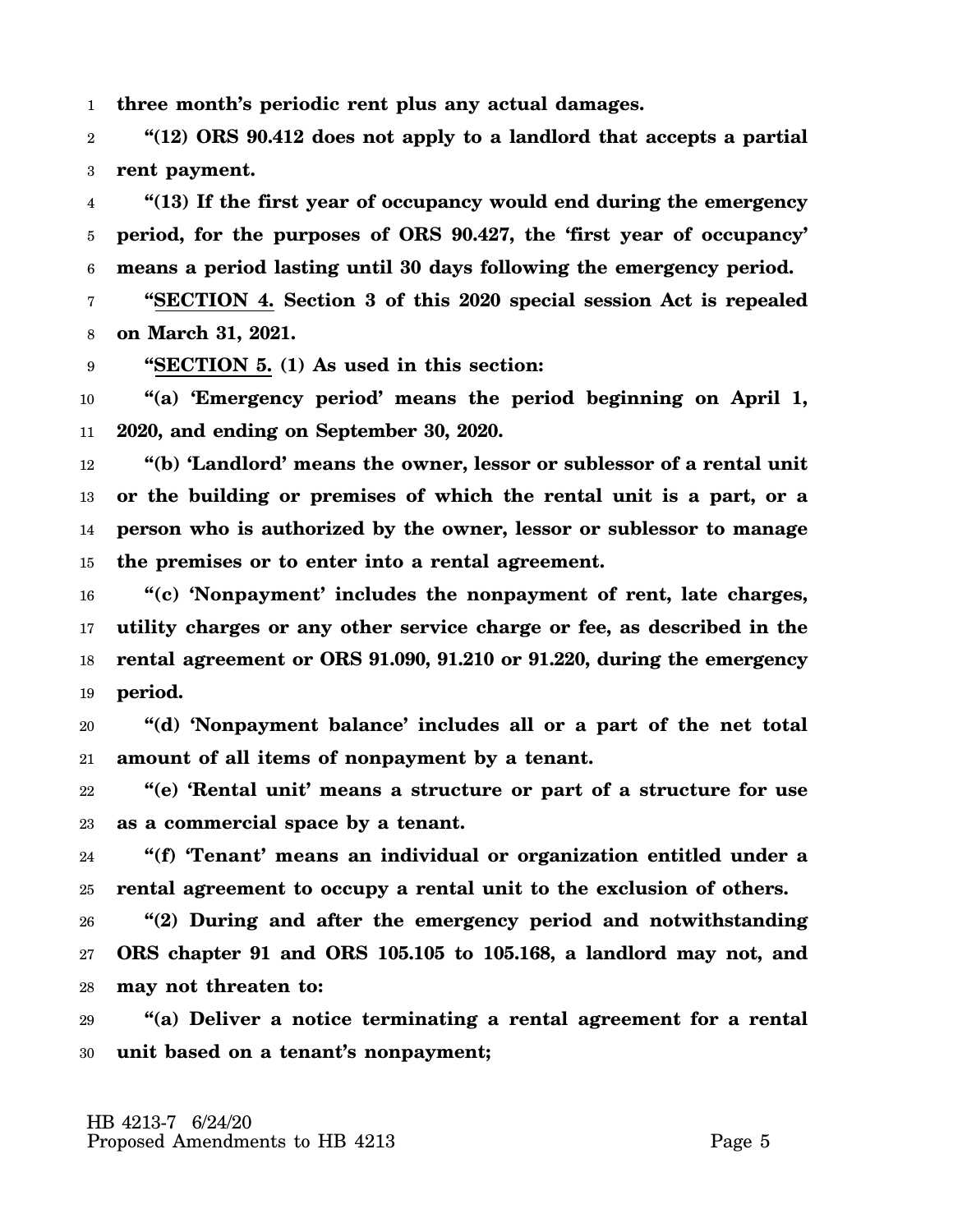1 2 3 **"(b) Initiate or continue an action under ORS 105.110 to take possession of a rental unit based on a termination notice for nonpayment delivered on or after April 1, 2020; or**

4 5 **"(c) Take any action that would interfere with a tenant's possession or use of a rental unit based on a tenant's nonpayment.**

6 7 **"(3) The tenant shall pay all received publicly funded rent assistance to the landlord as payment for rent.**

8 9 10 **"(4) Notwithstanding any provision in the rental agreement, a landlord may not impose a late fee or other penalty on a tenant for nonpayment under this section.**

11 12 13 **"(5) Following the emergency period, a tenant with an outstanding nonpayment balance has a six-month grace period that ends on March 31, 2021, to pay the outstanding nonpayment balance.**

14 15 **"(6) Following the emergency period, a landlord may deliver a written notice to a tenant that substantially states:**

16 **"(a) The date that the emergency period ended;**

17 18 19 **"(b) That if rents and other payments that come due after the emergency period are not timely paid, the landlord may terminate the tenancy;**

20 21 **"(c) That the nonpayment balance that accrued during the emergency period is still due and must be paid;**

22 23 **"(d) That the tenant will not owe a late charge for the nonpayment balance;**

24 25 **"(e) That the tenant is entitled to a six-month grace period to repay the nonpayment balance that ends on March 31, 2021;**

26 27 28 29 30 **"(f) That within a specified date stated in the notice given under this subsection that is no earlier than 14 days following the delivery of the notice, the tenant must pay the nonpayment balance or notify the landlord that the tenant intends to pay the nonpayment balance by the end of the six-month grace period described in subsection (5)**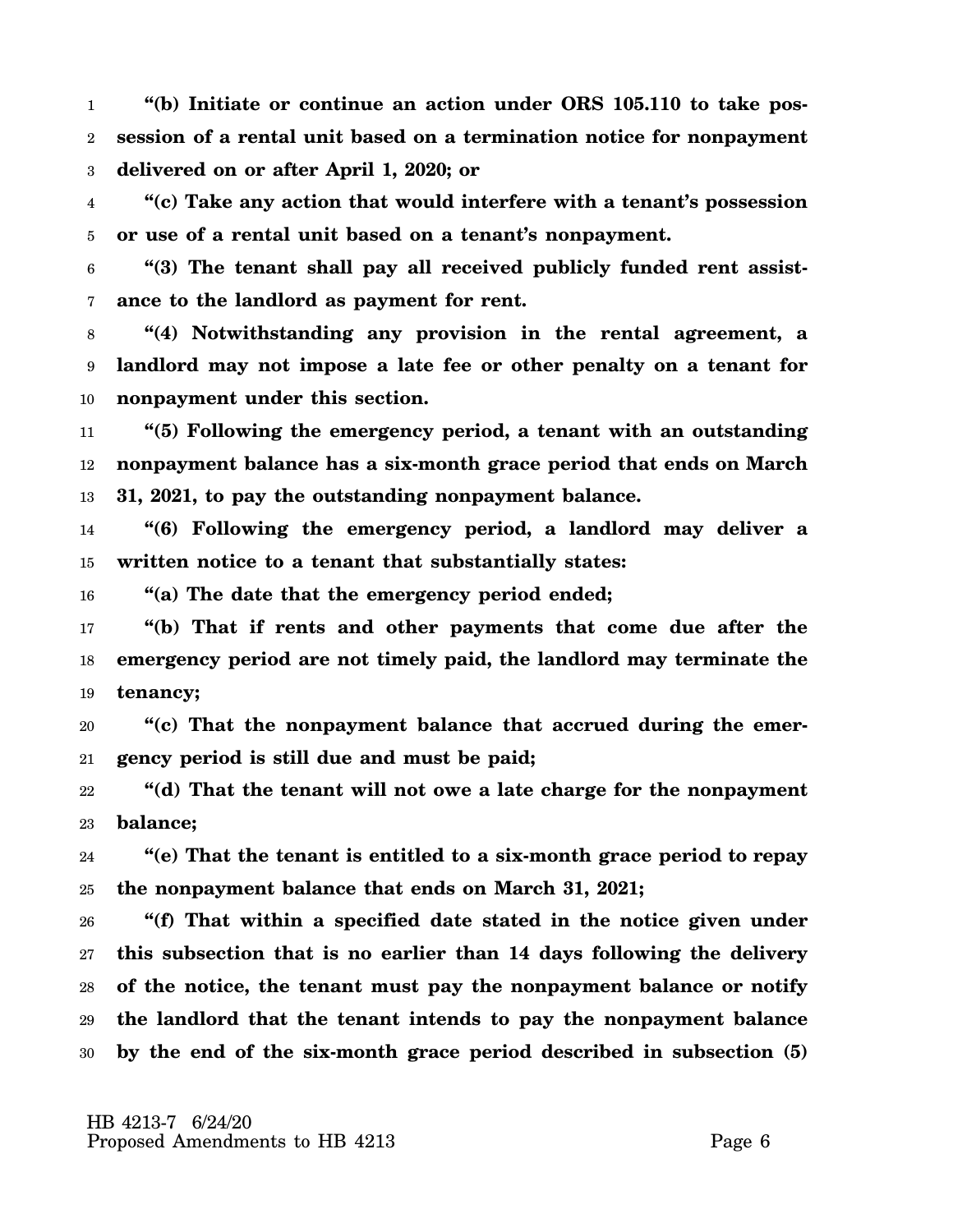1 **of this section;**

2 3 4 5 6 7 **"(g) That failure of a tenant to give notice to the landlord of utilization of the grace period described in subsection (5) of this section may result in a penalty described in subsection (9) of this section; and "(h) That rents and other charges or fees that come due after the emergency period must be paid as usual or the landlord may terminate the tenancy.**

8 9 10 11 12 13 **"(7)(a) If a landlord gives a notice as described in subsection (6) of this section, a tenant who has an outstanding nonpayment balance as of the date listed on the landlord's notice as described in subsection (6)(f) of this section must notify the landlord of the tenant's intention to use the grace period described in subsection (5) of this section to pay the nonpayment balance.**

14 15 16 17 **"(b) The tenant's notice under this subsection must be given in compliance with ORS 91.110 or notice given by electronic means, and must be given to the landlord by the date given in the landlord's notice as described in subsection (6)(f) of this section.**

18 19 20 21 **"(8) The landlord's notice described in subsection (6) of this section may offer an alternate voluntary payment plan for payment of the nonpayment balance, but the notice must state that the alternate payment plan is voluntary.**

22 23 24 **"(9) A tenant's failure to give the notice required by subsection (7) of this section to a landlord entitles the landlord to recover damages equal to 50 percent of one month's rent following the grace period.**

25 26 27 28 **"(10) If a landlord violates this section, a tenant may obtain injunctive relief to recover possession or address any other violation of this section and may recover from the landlord an amount up to three months' periodic rent plus any actual damages.**

29 30 **"SECTION 6. Section 5 of this 2020 special session Act is repealed on March 31, 2021.**